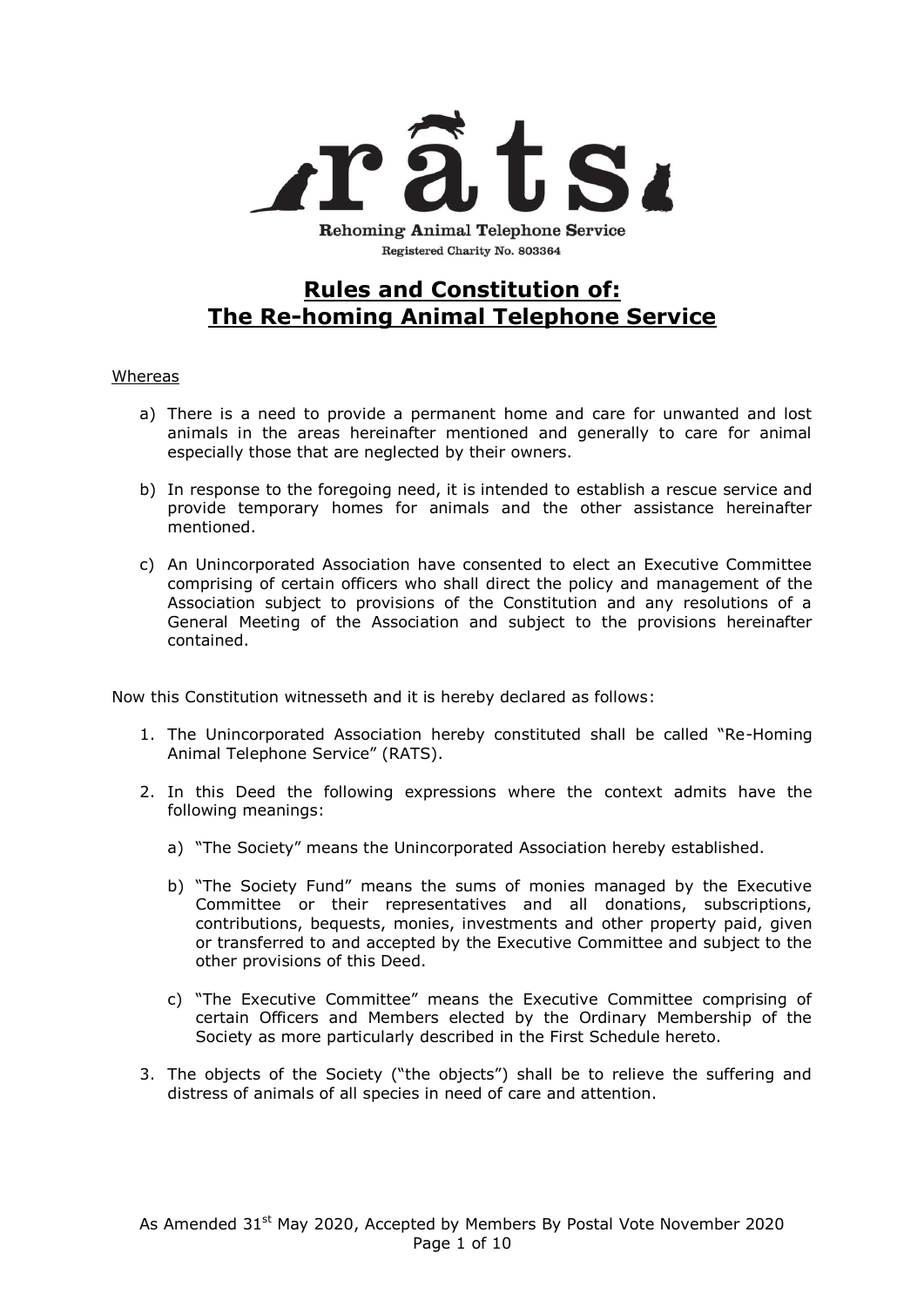- 4. In furtherance of the objects, but not otherwise, the Executive Committee may exercise the following powers:
	- a) To establish and maintain kennels, rescue homes, sanctuaries and other places for the treatment of sick or ill-treated animals or for the reception of unwanted or abandoned animals.
	- b) To make arrangements for the adoption and future responsibility of animals on such conditions as the Society consider advantageous to the interests of such animals provided that no animals owned by the Society shall be disposed of for the purpose of commercial, scientific or the research.
	- c) To neuter animals for the purpose of reducing abandonment unless advised by a veterinary surgeon that such action would not be in the best interest of the animal's welfare.
	- d) To treat and, if appropriate, destroy sick animals on veterinary advice. No animal shall be destroyed by RATS unless:
		- i) Due to terminal illness on the advice of a veterinary surgeon.
		- ii) Persistently vicious, and then only on the advice of a veterinary surgeon, and provided there is no other possible course of action.

If an animal is to be put to sleep on a veterinary surgeon's advice, the written consent of three Committee Members shall be obtained unless the resultant delay wold cause the animal unnecessary suffering, and then the advice of the veterinary surgeon only will be taken.

- e) To co-operate with and support either financially or otherwise other charitable authorities and organisations having similar objects.
- f) To educate and advise generally and issue publications and propaganda about the proper care of animals and especially to advertise the responsibilities that stem from owning any animal and the damage that can be done by taking on these responsibilities too lightly.
- g) To do all such other things as shall further the above mentioned objects of the Society.
- 5. The area of benefit of the Society shall be the Counties of Bedfordshire and Hertfordshire and such other areas as the Executive Committee may from time to time nominate.
- 6. The Executive Committee shall hold the capital and income of the Society's funds to deal with and dispose of the same for all or anyone or more of the aforementioned objects of the Society at such time or times and in such a manner in all respects as the Executive Committee may from time to time direct and shall be entitled to be indemnified out of the Society's Funds all liabilities in respect of such dealings and dispositions.
- 7. The Executive Committee shall be elected in a manner hereinafter appearing and which shall be constituted and its meetings regulated in accordance with the provisions in that behalf contained in the first schedule hereto.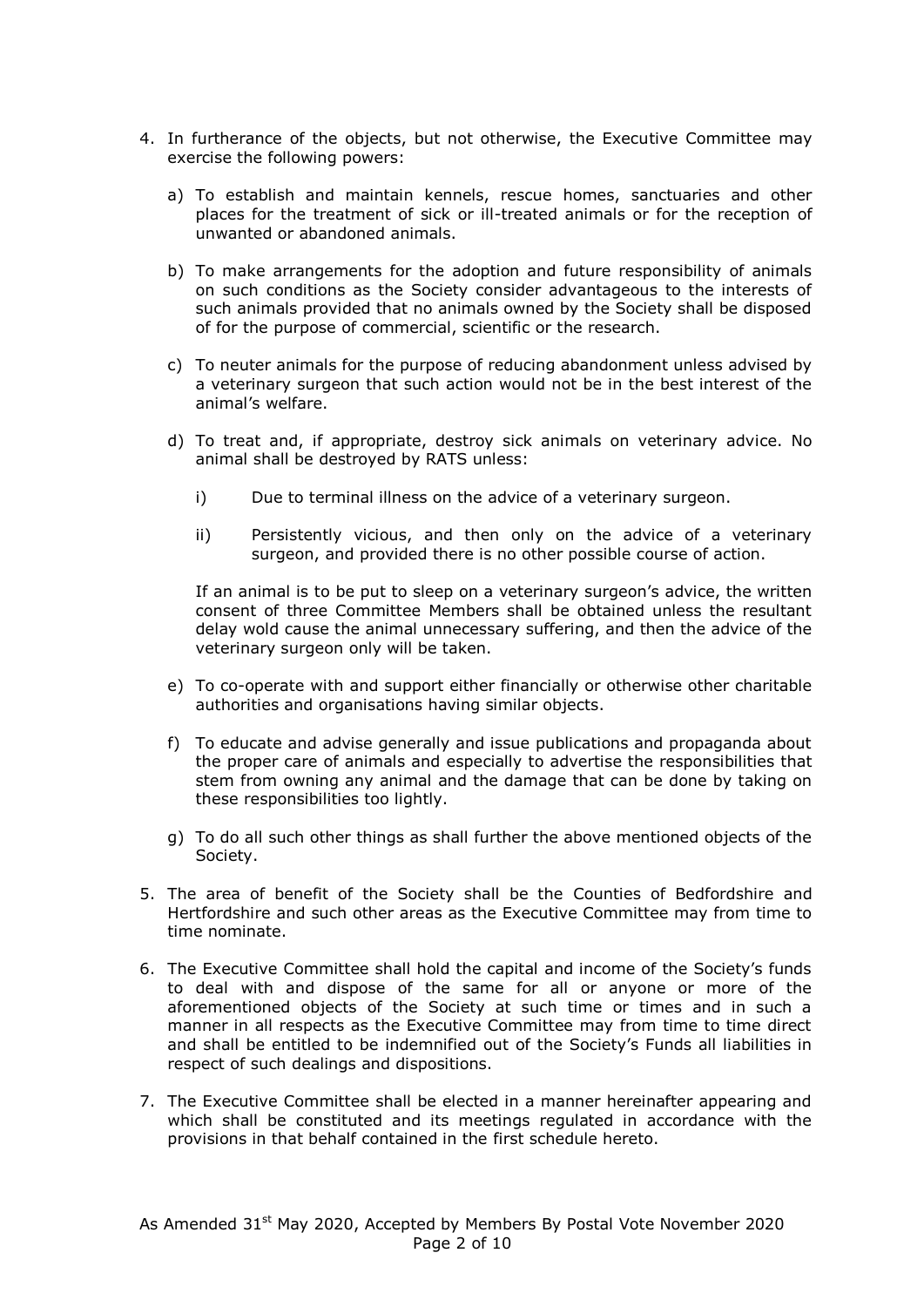- 8.
- a) The Executive Committee shall in the year one thousand nine hundred and eighty five and from thence on in each subsequent year convene a meeting of the Ordinary members (hereinafter called the Annual General Meeting) for the purpose of:
	- i) Receiving a report from the Executive Committee on the affairs of the Society and a Statement of Accounts of the Society for the year ended on the previous  $31<sup>st</sup>$  day of December.
	- ii) Electing a new Committee comprising of a minimum of six Members and a maximum of twelve. Each Member when appointed shall hold office for one year.
	- iii) Transacting such other business as the Executive Committee thinks fit.
- b) An Extraordinary Meeting of the Ordinary Membership to the Society may be called at any time by the Executive Committee or by any ten persons entitled to vote at an Annual General meeting of the Ordinary Membership to the Society.
- c) All such meetings of the Ordinary Membership to the Society shall be regulated in accordance with the Rules and Standing Orders in that behalf contained in the Second Schedule hereto.
- 9. Without prejudice to the generosity of any of the foregoing provisions and in furtherance of the foregoing objects, the Executive Committee shall have the following powers exercisable from time to time and in such manner as the Executive Committee may, in its absolute discretion, think fit:
	- a) Power to collect and receive all donations, subscriptions, contributions, bequests and money forming part of the Trust Fund.
	- b) Power to issue appeals for donations and periodical reports of the activities of the Society.
	- c) Power to decide to what extent and for what purpose or purposes monies are to be applied under this Deed and in whatever manner the same are to be applied.
	- d) Power to direct the realisation of the whole or any part of the capital of the Society's Fund for all or any of the purposes of this Deed but ensuring so far as possible that all payments are made out of the interest and income before resorting to the whole or any part of such capital.
	- e) Power to defray out of the capital or income of the Society's Fund the expenses of administering the Society including the cost of acquiring on whatever terms the Executive Committee shall consider reasonable, one or more premises from which to conduct the Society.
	- f) Power to appoint Sub-Committees, which may include Members who are not Members of the Committee with a view to furthering the purpose of the Society.
- 10.All sums of cash at any time belonging to the Society Fund and not needed as a balance for working purposes shall be invested in accordance with the provisions in that behalf hereinafter set out.

As Amended 31<sup>st</sup> May 2020, Accepted by Members By Postal Vote November 2020 Page 3 of 10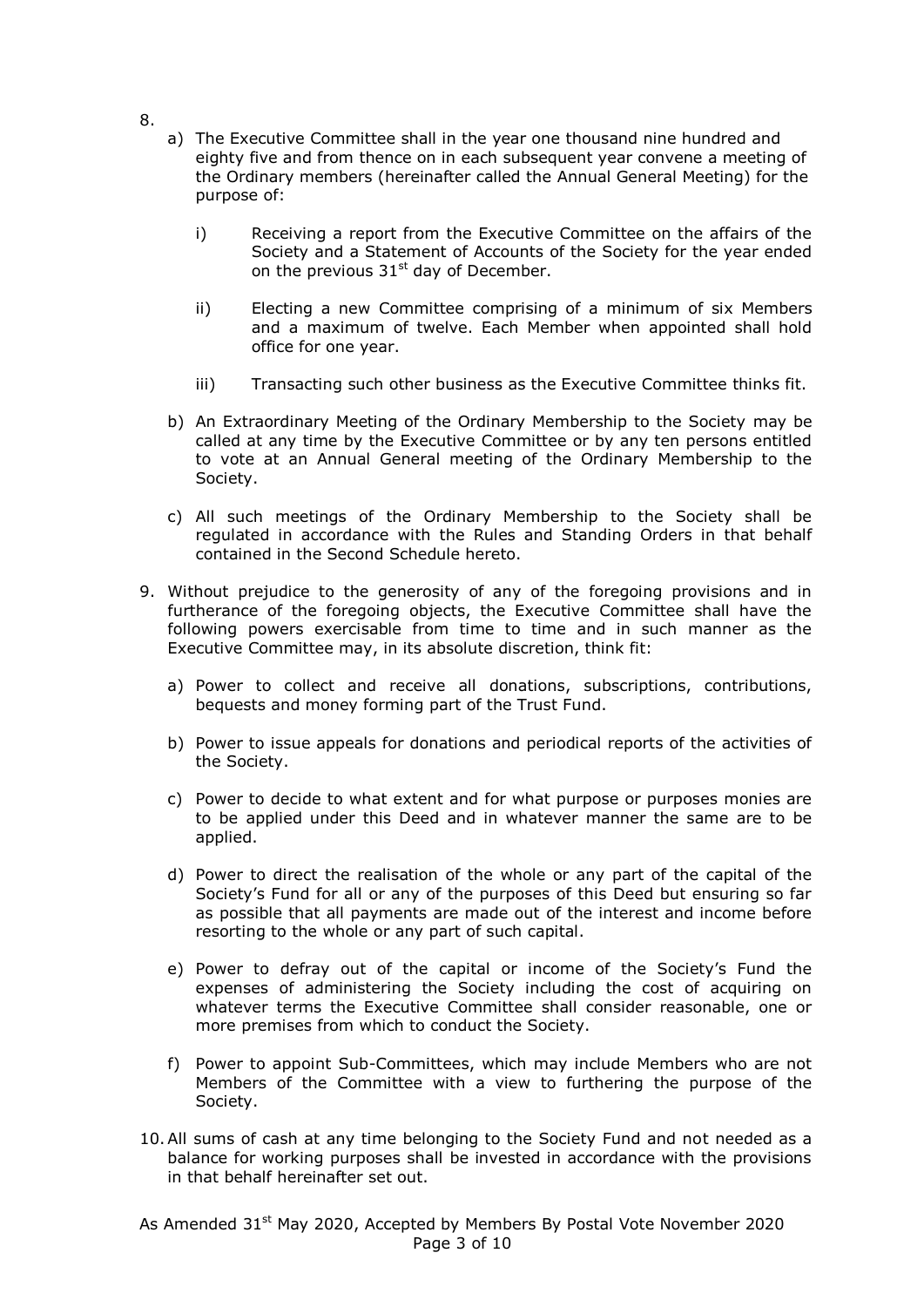- 11.
	- a) The Executive Committee may invest any monies requiring investment or upon any investment for the time being authorised by law for the investment of trust funds or in the purchase of freehold or leasehold land in Great Britain or in or upon the debentures (as defined by the Companies Act 1948) or preferred or preference or ordinary or deferred shares (excluding partly paid up shares) or stock of any company having a paid up capital of not less than one million pounds. The Executive Committee has the power from time to time to vary all or any of such investments for shares of a like nature as often as the Executive Committee shall consider expedient.
	- b) The Executive Committee may, from time to time, borrow money on such reasonable terms as to repayment interest and otherwise as they may think fit upon the security of the whole or any part or parts of any real property comprising part of the Society Fund for the purposes and objects of the Society.
- 12. Proper books of account shall be kept by or on behalf of the Executive Committee an entries made therein of all receipts and payments and for these accounts to be prepared and examined in line with the current Charities Act 2006.
- 13. The Executive Committee shall not be bound to act personally in all aspects of the Society, but can accept volunteers for any work from those who have relevant knowledge or experience or are considered the relevant job description. Those persons must be current Members of the Society. The Executive Committee shall also be at liberty to use the services of an agent to do the work of any or all of the following – namely Auditor, Lawyer and Bookkeeper, provided such an agent has the relevant professional or other training. The Society shall pay the cost of the remuneration charges and expenses incurred by the Executive Committee's decision in the use of the said agent. The Executive Committee shall not be responsible, either jointly or individually, in any way for the defaults of any such agent or volunteer or any loss whatsoever arising from the use of the said agent or volunteer.
- 14. If at any time the Executive Committee shall decide that the purposes of the Fund could be more beneficially and conveniently attained in conjunction with some other similar society or organisation, the Executive Committee shall call a meeting (the notice of which shall state the terms of the resolution which shall be proposed thereat) of all persons entitled to vote at an Annual General Meeting of the Society. If such a decision shall be confirmed by a majority of the persons at such a meeting and voting thereat, the Executive Committee may apply the cash investments and other property held on account of the Fund accordingly and may amalgamate or cause to be amalgamated the Society with such other similar society or organisation if, and so far as, amalgamation shall be legally possible.
- 15. The Society may be dissolved by a resolution passed by a two-thirds majority of those present and voting at a Special General Meeting convened for the purpose, of which 21 days' notice shall have been given to the Members. Such a resolution may give instructions for the disposal of any assets held by or in the name of the Society, provided that if any property remains after the satisfaction of all debts and liabilities such property shall not be paid to or distributed among the Members of the Society, but shall be given or transferred to such other charitable institution or institutions having objects similar to some or all of the objects of the Society as the Society may determine and if in so far as effect cannot be given to this provision then to some other charitable purpose.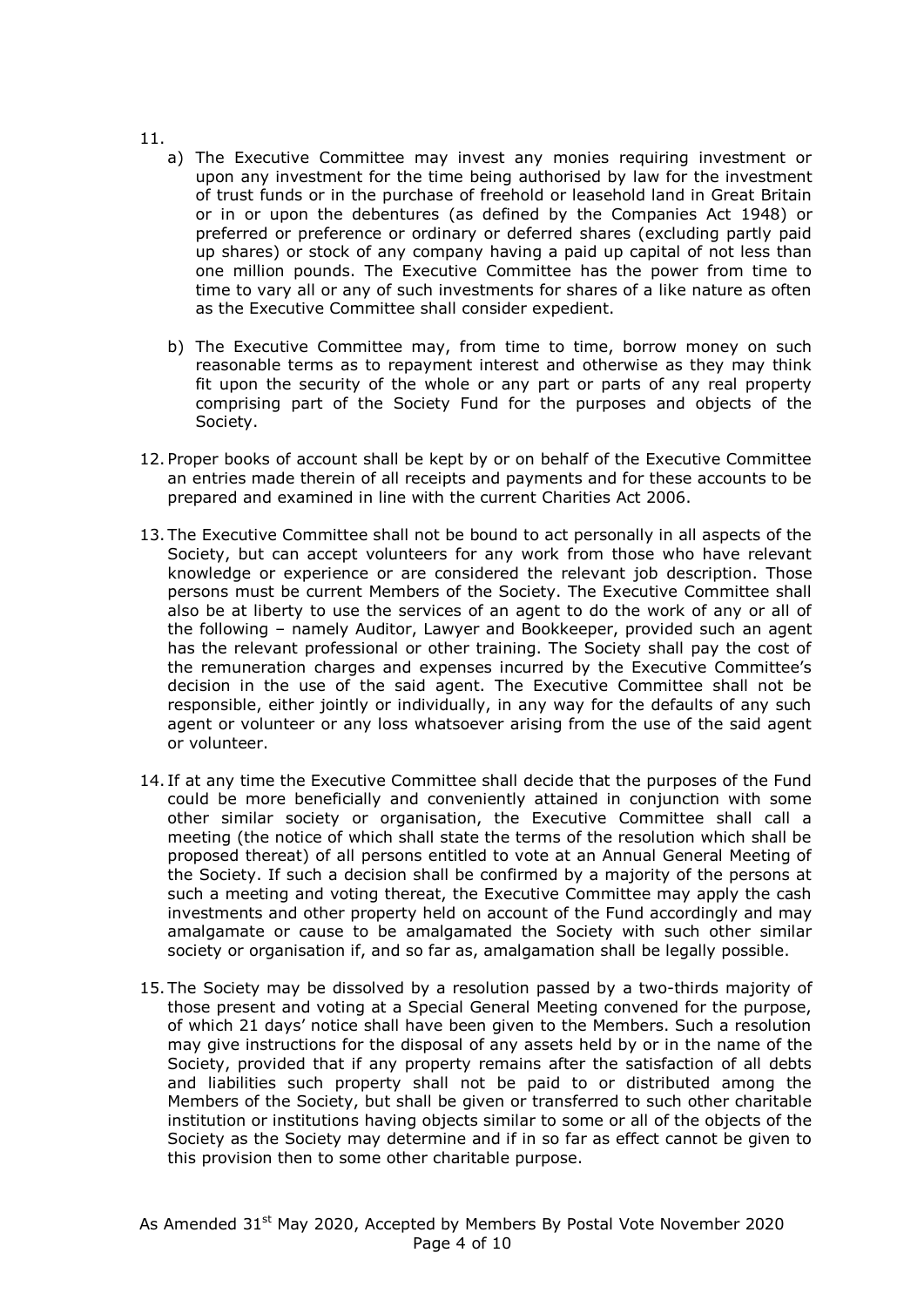16. The Society will review and adhere to guidance from the Charity Commission, the Fundraising Regulator and any other appropriate bodies related to animal rescue activities set out in the Constitution.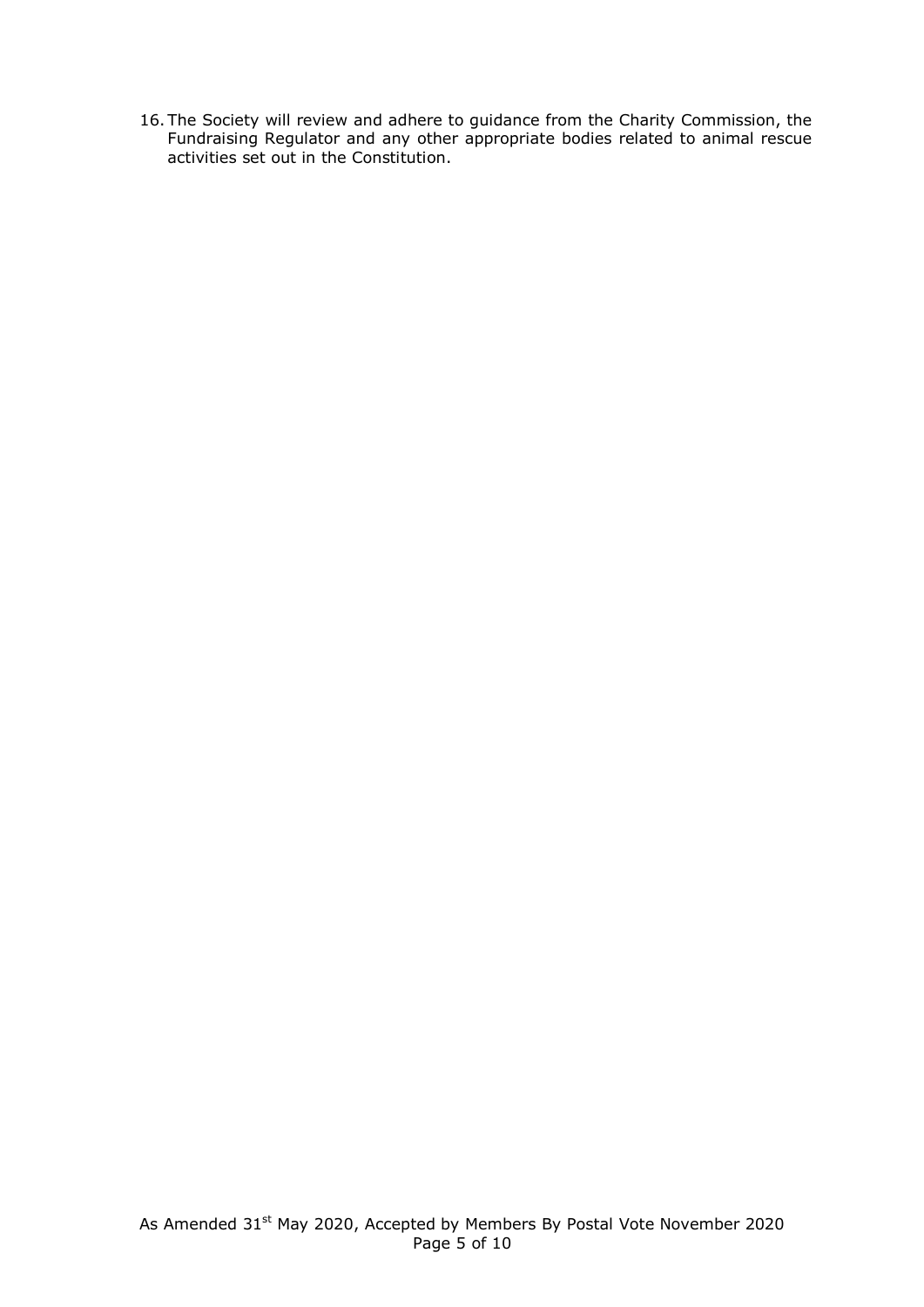### **Rules and Constitution of: The Re-homing Animal Telephone Service**

# **FIRST SCHEDULE**

- 1. The Executive Committee (hereinafter called the Committee) shall consist of:
	- a) Chair
	- b) General Secretary
	- c) Finance [formerly Treasurer, Legacy Officer and Membership Renewals]
	- d) Membership Communications
	- e) Retail Management
	- f) Kennels Management
	- g) Animal Welfare Oversight
	- h) Up to 5 Committee Members.

If, when all these posts have been filled, less than twelve Committee members have been elected, the number may be made up to twelve by the election of further eligible Members.

The President is entitled to attend all Committee Meetings in an advisory capacity, but is not entitled to vote at the Committee Meetings.

- 2. The number of Members of the Committee shall not be less than six nor more than twelve at any one time.
- 3. Any member of the Committee who is adjudged bankrupt, or who makes a composition or arrangement with his creditors, or who is incapacitated from acting, or who communicates to the Committee a wish to resign shall thereupon cease to be a Member.
- 4. The Committee shall hold a minimum of ten meetings each year and may hold such other Ordinary Meetings as may be required. A Special Meeting may be summoned by the Chair or any fifteen Members upon at least seven clear days' notice being given to all other Members of the matters to be discussed.
- 5.
- a) There shall be a quorum when any four Members of the Committee are present at a meeting thereof.
- b) If the sole purpose of any meeting is to pass a resolution to call a meeting of the Members of the Society, then provided that notice in accordance with the provisions hereof has been given to all Members of the Committee are present at a meeting thereof.
- 6.
- a) If the office of Chair, Secretary or Finance shall become vacant during the period of office the Committee shall elect some Member of the Committee to fill the vacancy thereby arising.
- b) If a Member of the Committee resigns or his place on the Committee becomes vacant, another Ordinary member can be elected at the next General Meeting to fill the vacancy, should be Committee so desire to serve until the next Annual General Meeting.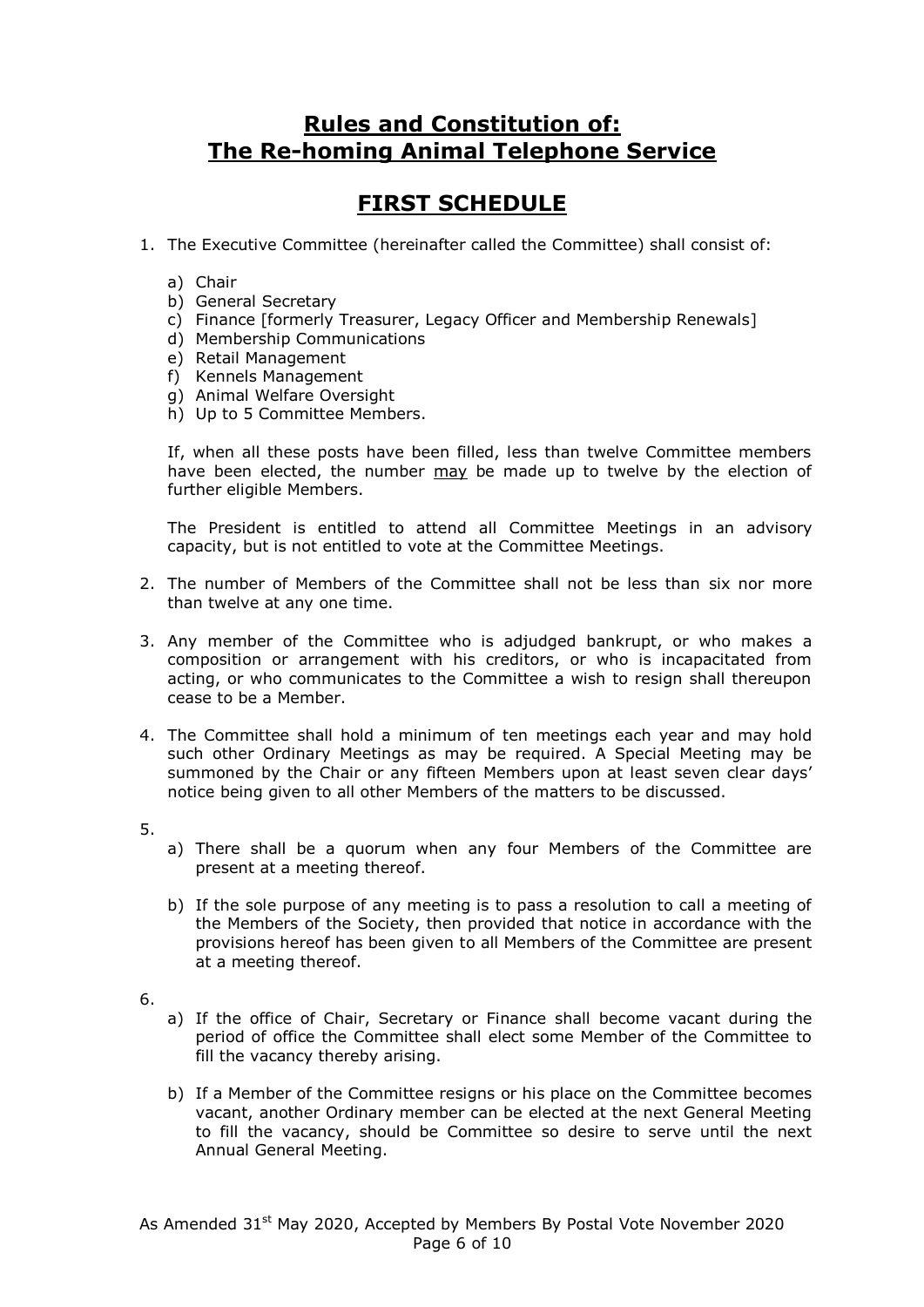- 7. At meetings of the Committee, every matter shall be determined by the majority of Members present and voting on the question provided that in case of equality of votes the Chair of the meeting shall have a second or casting vote.
- 8. If the Chair shall not be present within ten minutes after the time appointed for a meeting, the Members present shall, before any other business is transacted, choose one of their number to preside as Chair at the meeting.
- 9. Any resolution of the Committee may be rescinded or varied from time to time by the Committee or resolution carried at a General Meeting of the Ordinary Members.
- 10. The Committee shall provide and keep a Minute Book in which shall be entered the proceedings of the Committee and which shall be signed by the Chair of the meeting at the conclusion of such a meeting or at some future meeting if the minutes have been duly confirmed and when so signed shall, except for manifest error, be conclusive evidence of what was done at the meeting.
- 11. The Committee may, from time to time, delegate any of its powers to Sub-Committees as is provided for in this Deed. Any such Sub-Committee shall keep minutes of its meeting and shall, in the execution of the powers so delegated, conform to any regulations from time to time by the Committee, provided that all acts and proceedings of such Sub-Committees are reported back to the Committee as soon as possible.
- 12.Within the limits defined by this Deed, the Committee shall have power from time to time to make, alter and decide any of the Foregoing and Standing Orders.
- 13. The Committee shall be responsible for approving all membership applications to the Society and shall have the power to cancel membership of those not complying with the Society's rules and Standing Orders or whose conduct is detrimental to the Society.
- 14. Duties and responsibilities of Officials to be as follows:
	- a) Chair

To preside at General and Committee Meetings and use a second or casting vote as necessary. As the Senior Official, endeavour to co-ordinate the work of others and to advise concerning the Association policy and urgent business.

b) General Secretary

To convene General Meetings in accordance with the Rules and Committee Meetings as required. To record minutes of such meetings, to retain for future reference all minute book and official documents and to generally conduct the business of the Association as instructed.

c) Finance Officer

#### **Formerly known as "Treasurer, Legacy Officer and Membership Renewals" the revised role requires the post holder:**

To keep accurate account of all Association funds, to pay bills as approved by the appropriate members of the Committee, to present a brief Statement of accounts at Committee Meetings and to prepare the Annual Statement of Accounts.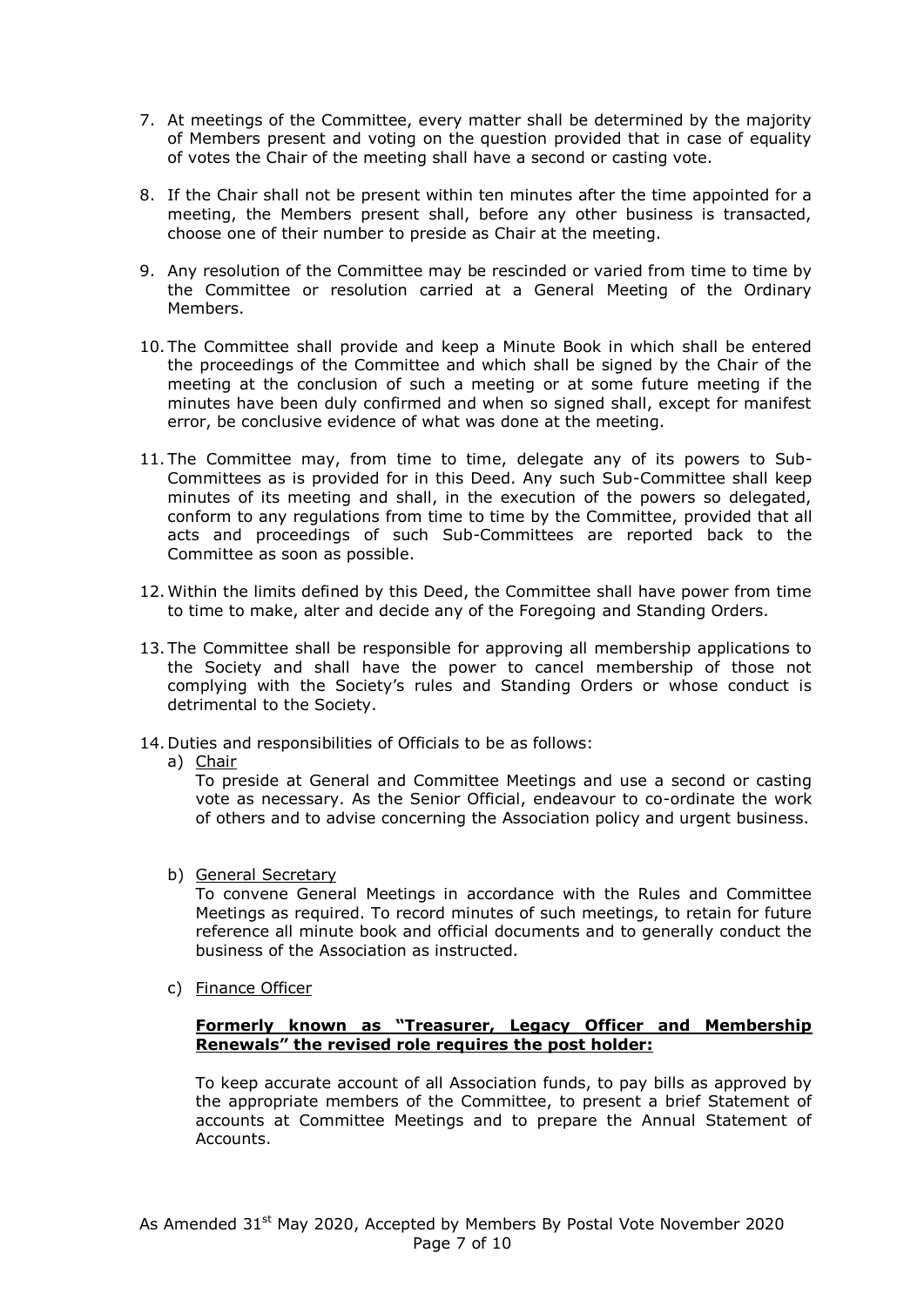In order to ensure that the financial business of the charity is not impacted by the resignation or other impediment to the signing of cheques or the maintenance of other official legally required financial records (e.g. HMRC authorisations for Gift Aid collecting agencies on behalf of the charity), the noted post holder will be required to maintain paperwork in order that a minimum of THREE committee members be counter signatories to appropriate items and a minimum of TWO committee members be counter signatories to Online Banking activities. These should be noted in any official minutes of the charity or the official audited accounts, once per year, and noted in the minutes when the authorisation list changes.

To deal with any and all work arising from notification of legacies, including correspondence and paying in of legacy-based cheques.

To ensure the appropriate administration of any fundraising or fund collection systems, be they event driven or charity collecting tins held in various shops and other third party premises. The role must ensure each and every tin is emptied in a timely manner and appropriately reported.

To ensure the appropriate administration of all forms relating to trustees and volunteers and the roles to which they must be signed into, including but not only cash handling.

To issue membership renewal forms, to collect Membership fees and to keep the Membership Register up to date, as well as follow-up any late payments from members. Annual membership renewal is deemed to be January  $1<sup>st</sup>$  of each year.

d) Membership Communications

To receive suitable address labels and correspondence to enable the post holder to distribute four Newsletters annually to all Members. Chair to ensure Newsletter is created.

e) Retail Management

To provide oversight, guidance, procedures and ongoing support to any retail outlet the charity deems necessary.

- f) Kennels Management To provide oversight, guidance, procedures and ongoing support to the kennels the charity deems necessary.
- g) Animal Welfare Oversight To provide oversight, guidance, procedures and reporting regarding any aspects of animal management the charity deems necessary.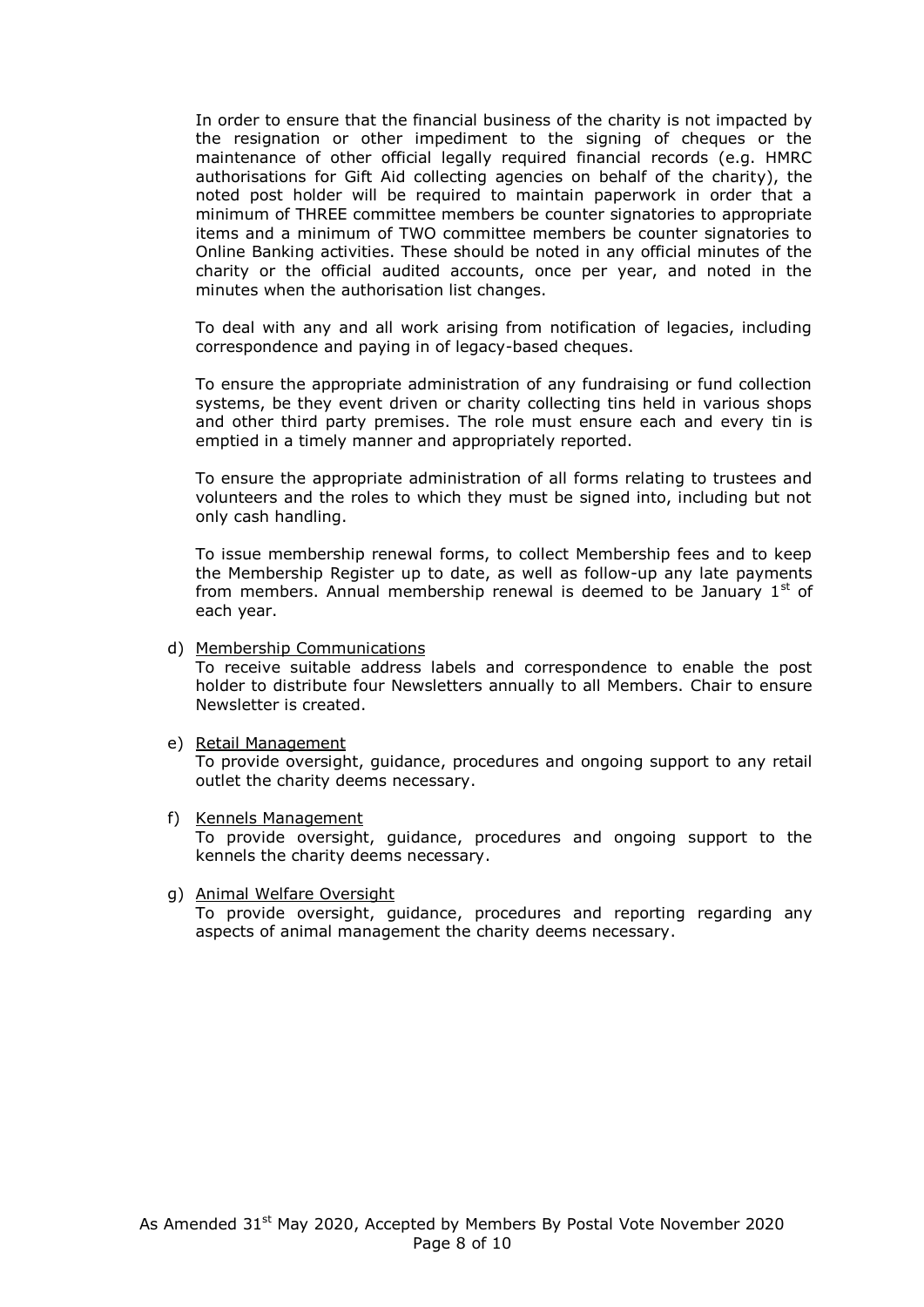## **Rules and Constitution of: The Re-homing Animal Telephone Service**

# **SECOND SCHEDULE**

## **Rules and Standing Orders of the Meetings of Members**

- 1. Unless stated otherwise all forms of Membership will be annually renewable, normally on January 1st of each year or the anniversary of the member[s] joining. Any subsequent renewal of membership should occur within 30 days of the due date of renewal. Any member not renewing in a subsequent year will have been deemed to have resigned automatically from the Association and will no longer receive membership benefits nor be able to represent the charity at committee.
- 2. There shall be seven forms of Membership:
	- a) Ordinary Single Member

An Ordinary Single Member is an annually renewal membership and will receive a copy of the newsletter and is entitled to serve on the Committee and vote at General Meetings.

b) Ordinary Joint Member

Ordinary Joint Membership is available for two persons living at the same address, and is an annually renewal membership. One copy of membership correspondence, newsletter etc will be sent. Both Members will be entitled to serve on the Committee and vote at General Meetings.

c) Ordinary Family Member

Ordinary Family Membership is available for up to two adults and two children living at the same address, and is an annually renewal membership. One copy of membership correspondence, newsletter etc will be sent. The adult Members will be entitled to serve on the Committee and vote at General Meetings.

d) Ordinary Junior Member

Ordinary Junior Membership is available to children under the age of sixteen and is an annually renewal membership. Junior Members will receive a copy of the newsletter but will not be able to serve on the Committee and will not be entitled to vote at General Meetings.

e) Life Member

Life Members will receive a copy of the newsletter and will be entitled to serve on the Committee and vote at General Meetings.

f) Honorary Life Member

Honorary Life members will be elected by the Committee. To be eligible for Honorary Life Membership, the person must have worked exceptionally hard for the Association over a period of at least five years. Honorary Life Members will receive a copy of the newsletter and will be entitled to serve on the Committee and vote at General Meetings.

g) Associate Member

Associate Members will be elected by the Committee. These will be companies, organisations or individuals who regularly help RATS or who have

As Amended 31<sup>st</sup> May 2020, Accepted by Members By Postal Vote November 2020 Page 9 of 10